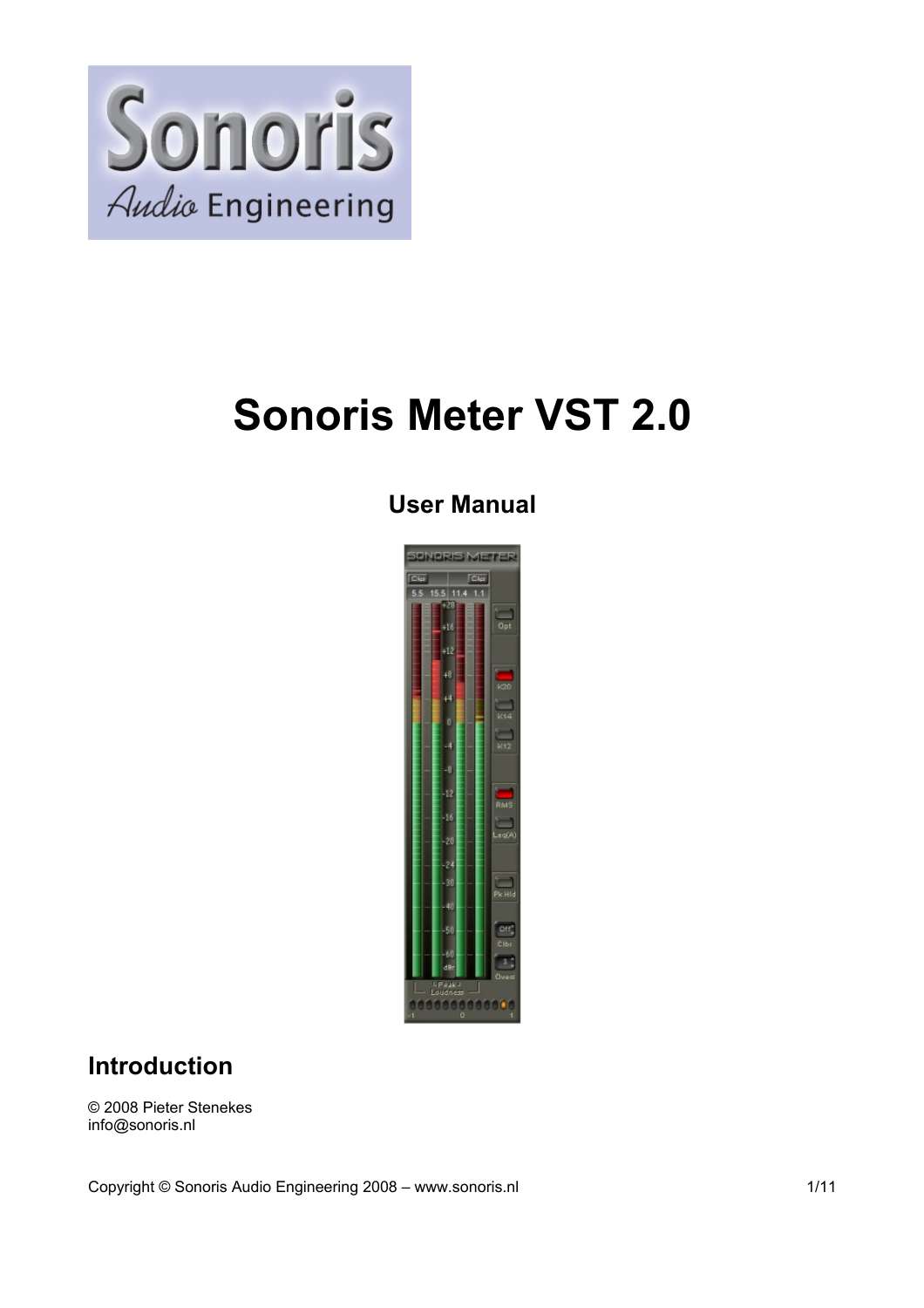#### Thank you for choosing Sonoris Meter!

#### *What is it?*

With this plugin, you can accurately measure peak and loudness levels of audio signals, at one scale. Besides a regular meter scale the Sonoris Meter supports the K-System, from Bob Katz, mastering engineer and founder of Digido mastering studio. During the development period of this plugin Bob Katz was very helpful in providing information. The end product closely follows the K-system specifications, including Leq(A) loudness metering and bandlimited pink noise monitor calibration.

The Sonoris Meter features an oversampling mode. In this mode the meter catches intersample peaks that can cause ear fatiguing sound when audio is played on consumer CD players. Many CD players have inferior D/A converters with little headroom that will distort with samples above the clip level. These peaks occur when the audio is clipped (read squashed / limited) or otherwise digitally manipulated (eg. VSTi's). In oversampling mode the Sonoris Meter models the D/A conversion process and allows for maximizing the level but avoiding this distortion.

At the bottom of the interface a correlation meter can be found. This meter enables the user to monitor the phase relationship between the left and right channels.

#### *About the plugin*

All calculations are performed with 64 bit integer math except for the filters.

#### *Basic Operation*

Click on a button to active or deactivate the corresponding function. Controls can be changed with the mouse by dragging up or down or by clicking on the small arrows. An added feature is the possibility to adjust the controls with the mousewheel.

Clicking on the meter values above the meter bars resets them. If a clipping incident occurred, the clipping indicator can be reset by clicking on it.

#### *About this helpfile*

This helpfile explains all settings and options, as well as basic K-System theory. For more in-depth information please visit [www.digido.com.](http://www.digido.com/)

Have fun!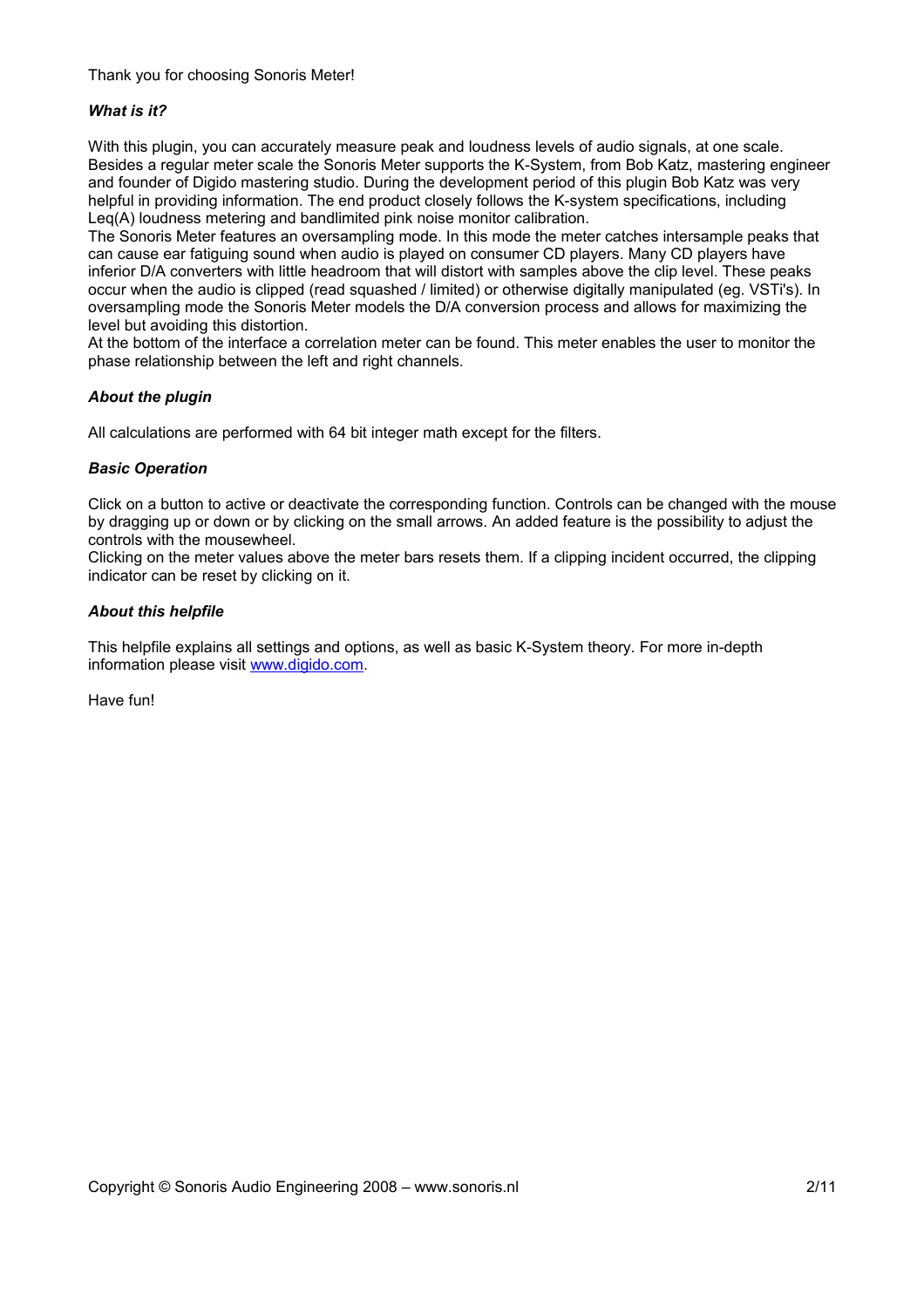### **What is the K-System?**

This helpfile is not intended to fully explain the K-System and it's backgrounds, but just the basics. For more indepth information, please visit the website of the designer: [www.digido.com.](http://www.digido.com/)

The K-System defines three metering scales, with different headroom. The systems are: K12, K14 and K20. The number defines the available headroom for the set. All measurements are in dBr, in contrast to standard VU or RMS meters. As the name says, it's really a system. Every set depends on a calibrated monitor setting. For example, the K20 set has the standard 83dB monitor level at 0dBr, that's -20dBFS. The K14 has 83dB at –14dBFS and so on. The main advantage is that you always work at the same monitor level, and the chosen set defines how much headroom there is available.

Typical uses for the three systems are: K20: wide dynamic music / classical / "audiophile" K14: high fidelity music for home listening, rock, folk, pop etc. K12: broadcast productions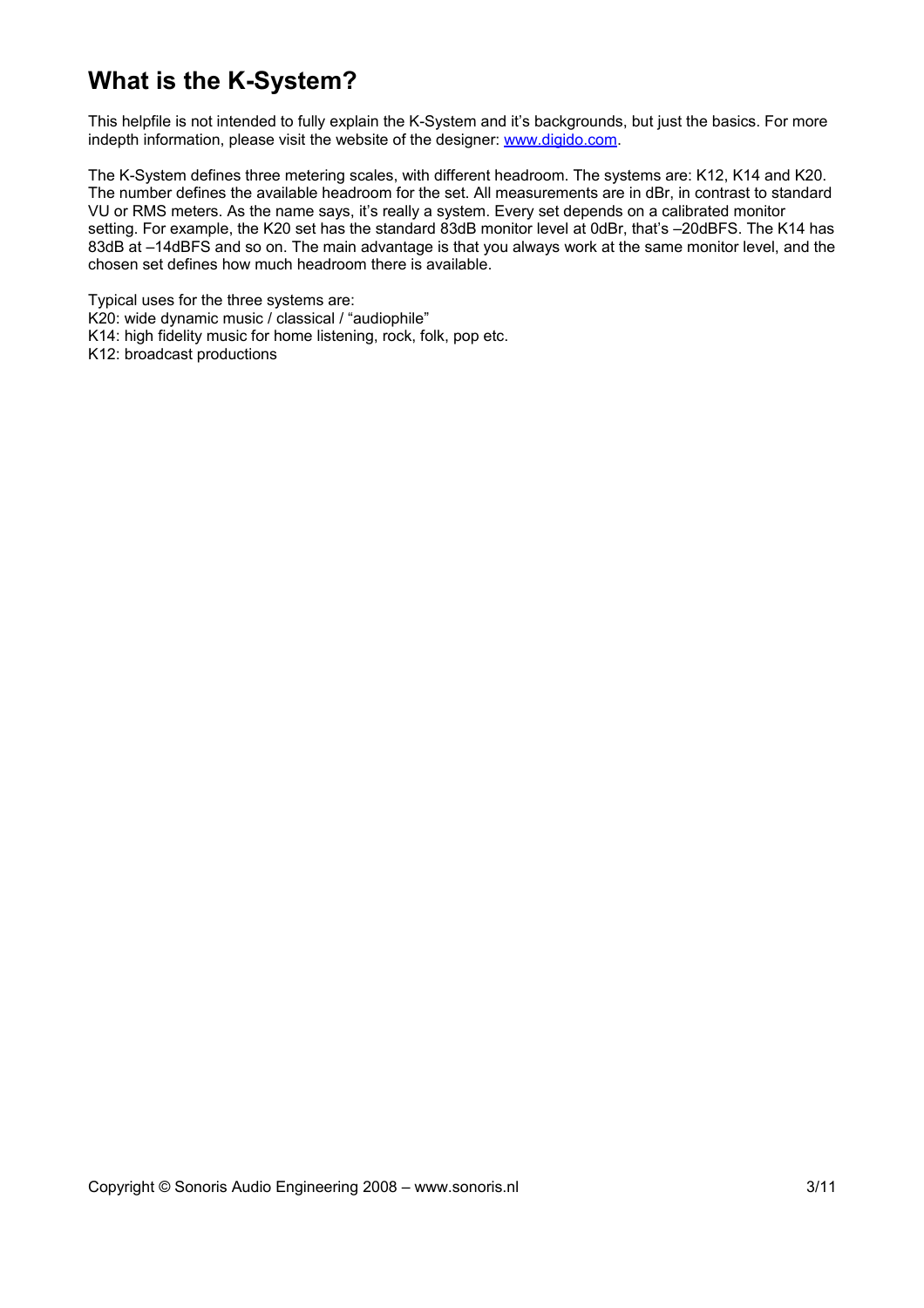#### **Features**

- Closely follows the K-System, with three metering sets:
	- o K12 for broadcast productions
	- o K14 for home theatre, pop, rock, folk, etc.
	- o K20 for wide dynamic music
- Regular, non K-system scale also available
- High resolution metering of peak and loudness level, on the same scale
- Intersample peak metering mode
- Correlation meter
- Peakhold function with resetable indicators or 10 seconds hold
- Loudness measurement methods: RMS/flat (AES-17) and Leq(A-weighted)
- Pink noise output (left, right or stereo, bandlimited or full bandwidth) for monitor calibration
- Adjustable number of consecutive overs before clipping
- Resetable clipping indicators
- Resetable clipping incident counters
- Low CPU load
- Settings can be saved
- 64 bit resolution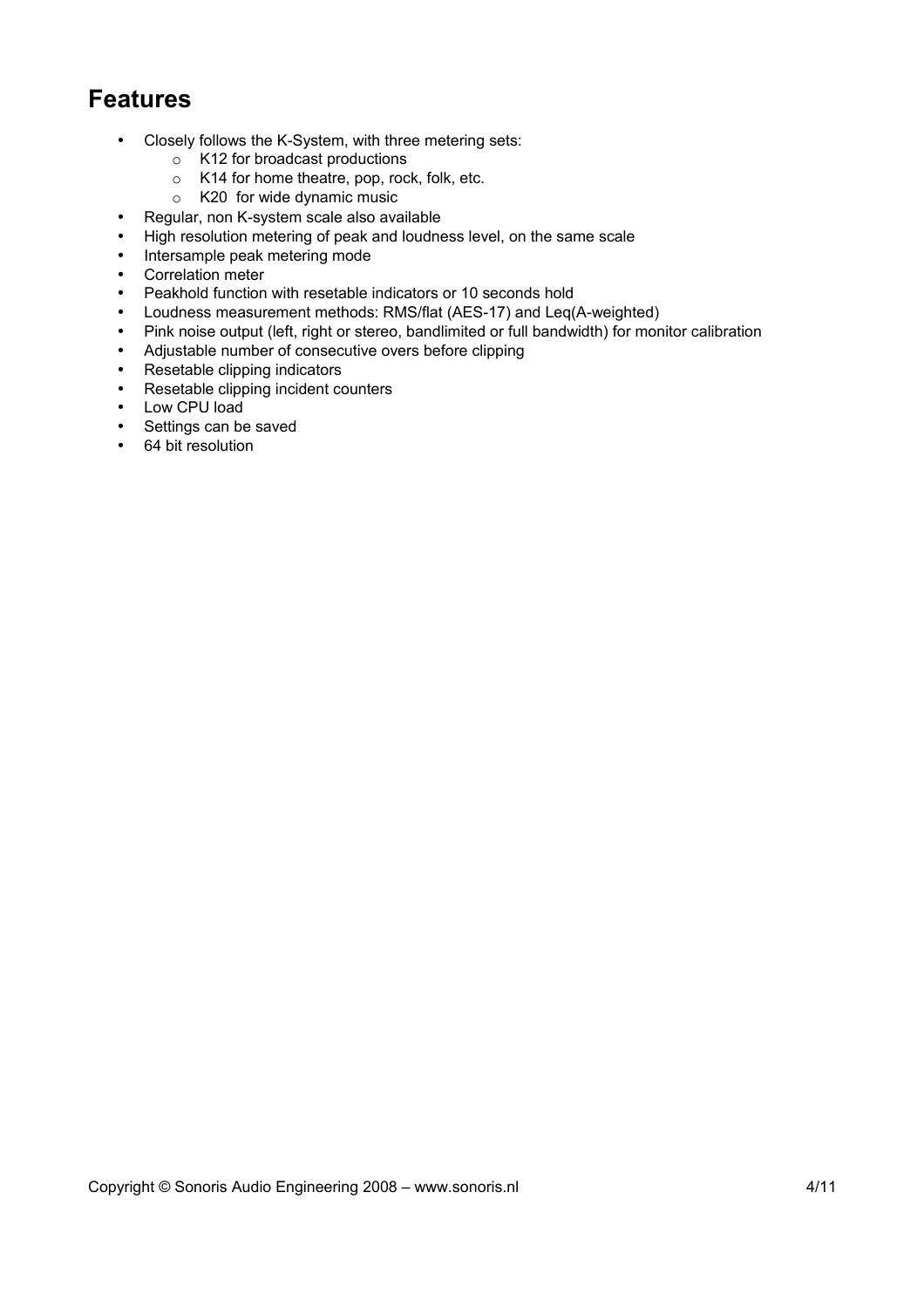# **Kxx**

Chooses between the following K-System sets:

- Regular scale
- K12
- $\bullet$  K14.
- $\bullet$  K<sub>20</sub>

Toggle between sets by clicking on the small. When you choose a different set the metering background changes and the peakhold values and indicators will reset.

Clicking on an active button resets the K-System and enables a regular scale with 0dB at the top.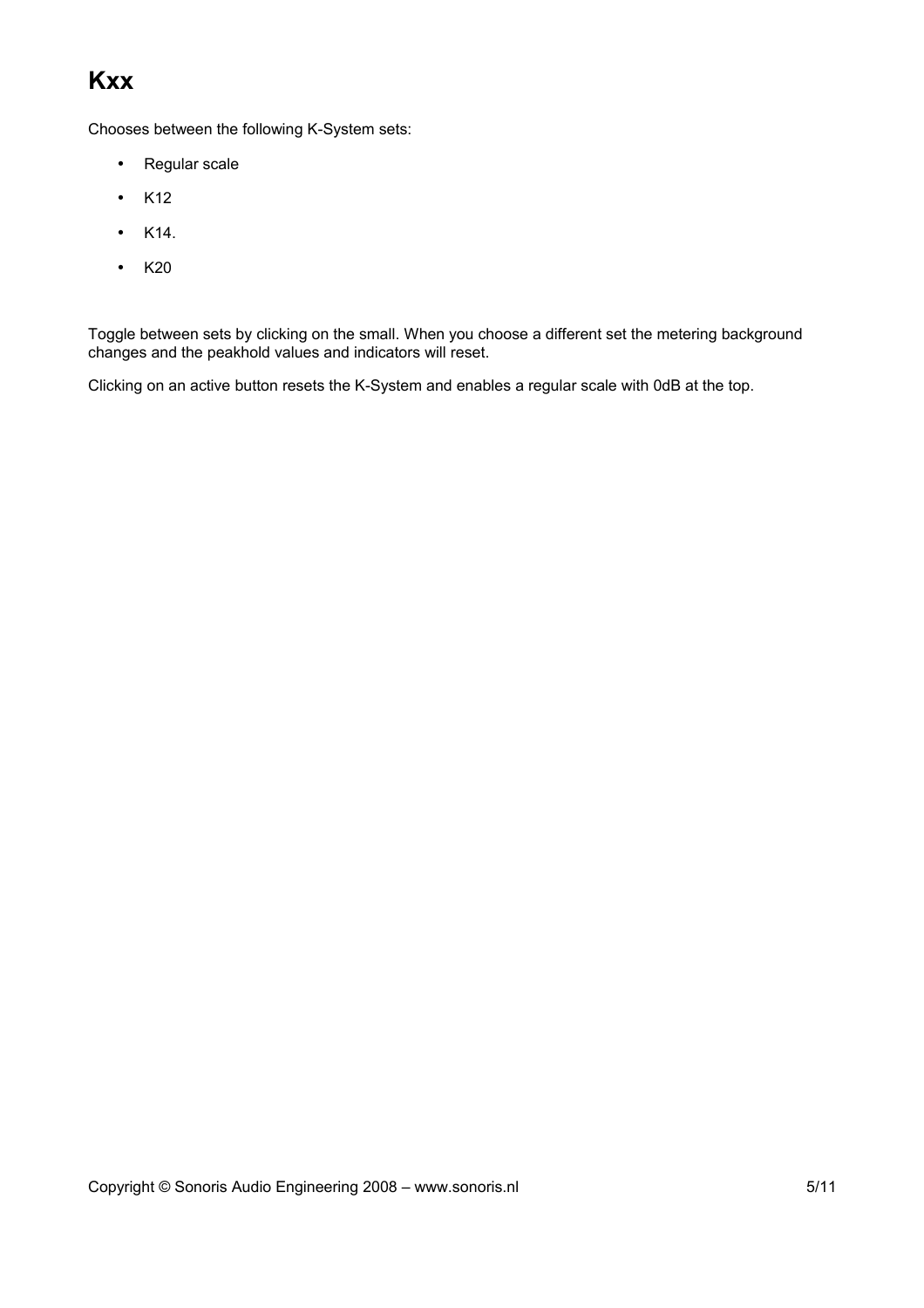# **RMS/Leq(A)**

With this buttons you can choose between two loudness measurement methods:

- RMS. This is the standard non-weighted implementation of RMS. Regardless of the samplerate, the bandwidth is 20 Hz to 20KHz (-0.1dB). The RMS calculation window is 1024 samples and metering ballistics are 600 msec. attack and release, as defined in the K-System specification. The 0dBr level is calibrated with –20dBFS pink noise.
- Leq(A). This is the first implementation of a K-System meter with Leq. The definition of Leq is: "The level of a constant sound, which in a given time period has the same energy as a time-varying sound". Leq is also used in loudness meters for measuring aircraft noise or industrial noise over a long period. In the Katz proposal the Leq is measured over a 3 sec. interval. This is implemented in the plugin. The (A) stands for A-weighting filter. This filter approximates the loudness sensitivity of the human ear. In practice, you see a nice and rather slow meter, that translates the loudness very well.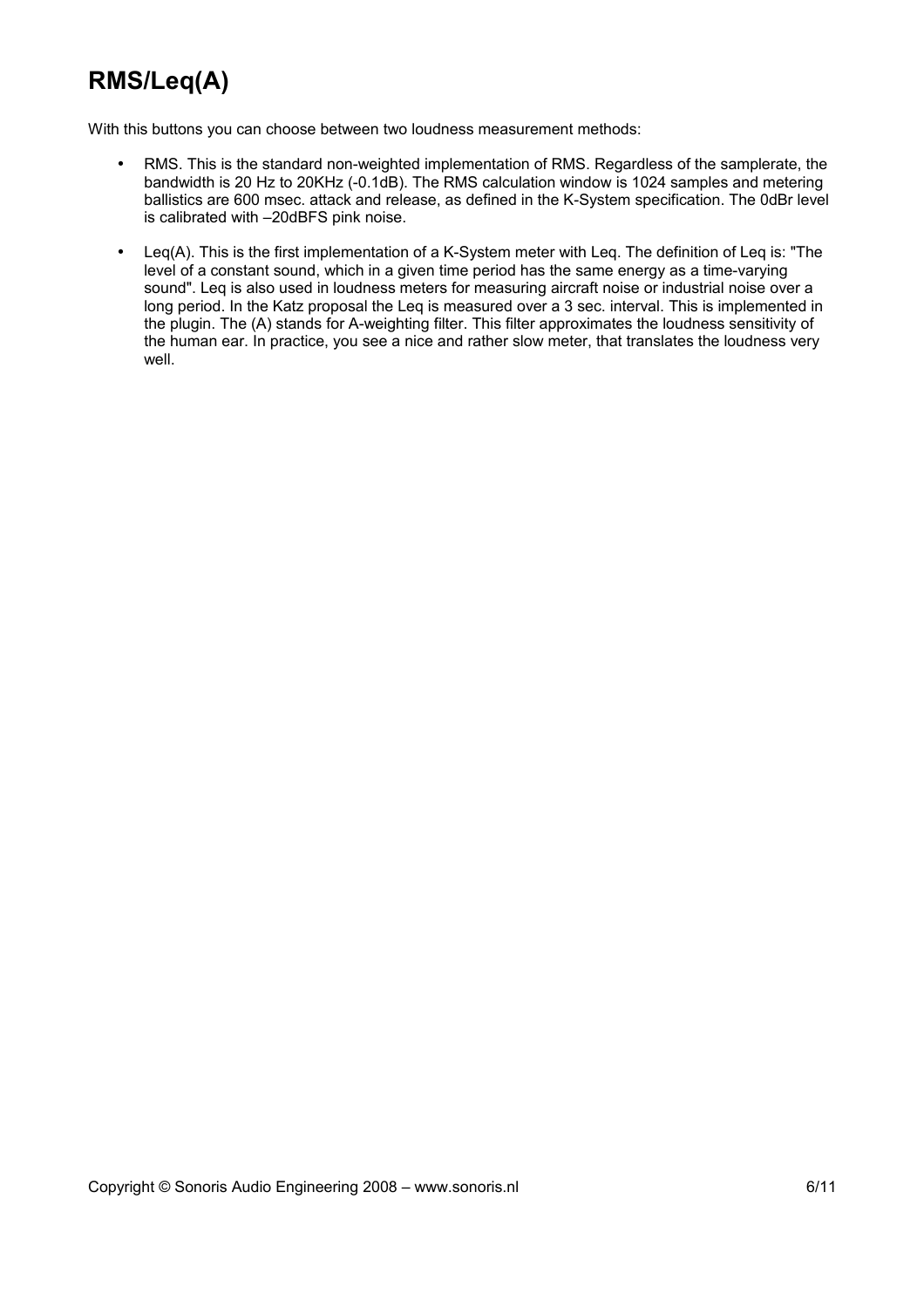### **Peakhold**

When this button is engaged, the small horizontal indicators above the meter bars show the maximum value from the start of the metering. In the other case these indicators reset every 10 seconds.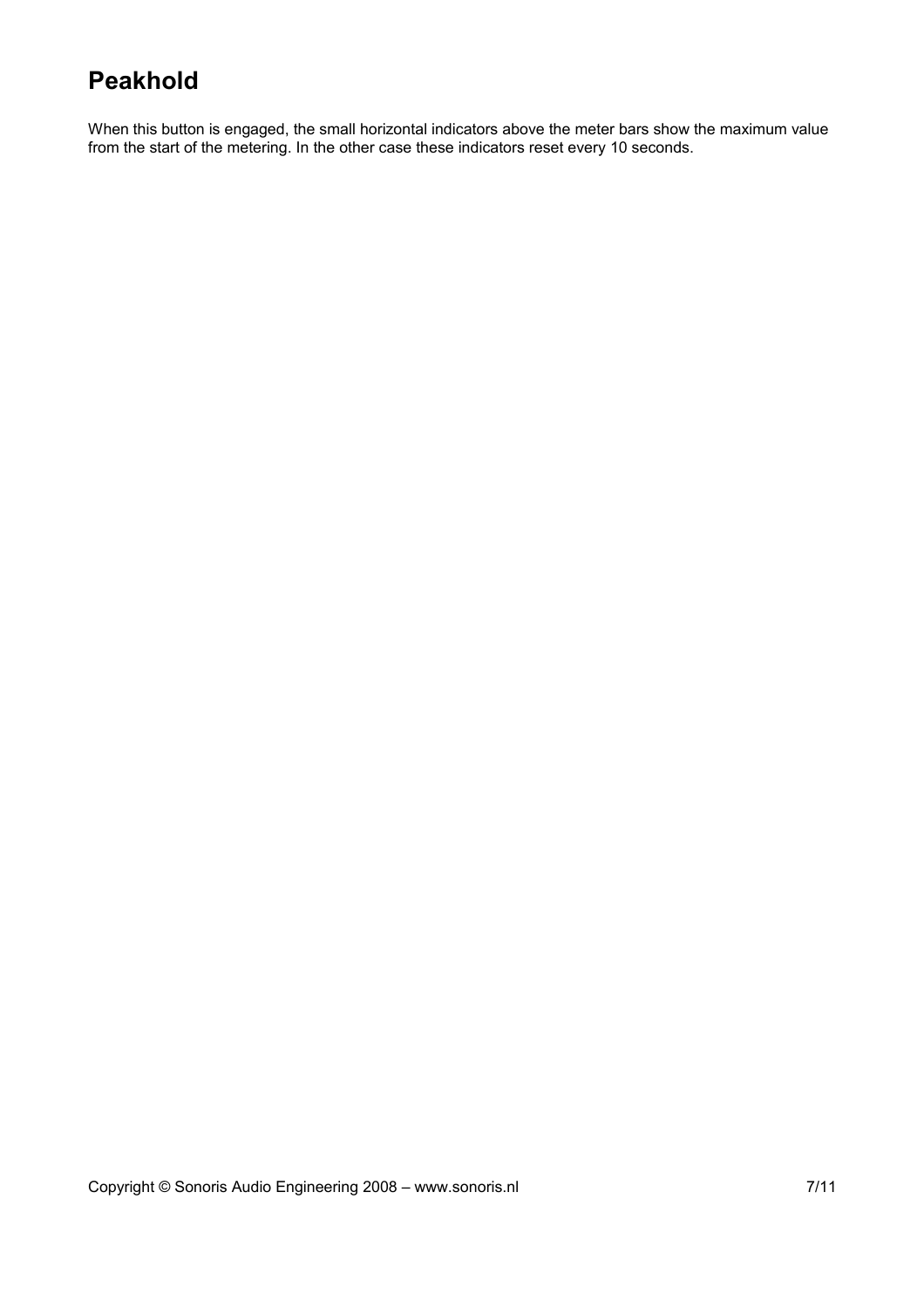### **Calibration**

With this button you can decide at what channel the calibrated pink noise (bandlimited 20Hz-20KHz or 500Hz-2KHz) is generated, L, R or L and R. The level is calibrated so that it shows 0dBr on any K-scale. You can calibrate your monitors at this level to show 83dB on a slow, C-weighted SPL meter. In stereo mode add 3dB.

The 500Hz-2KHz noise signal can give a better and more stable reading on the SPL meter under some circumstances. Please try both options and see what works best for you.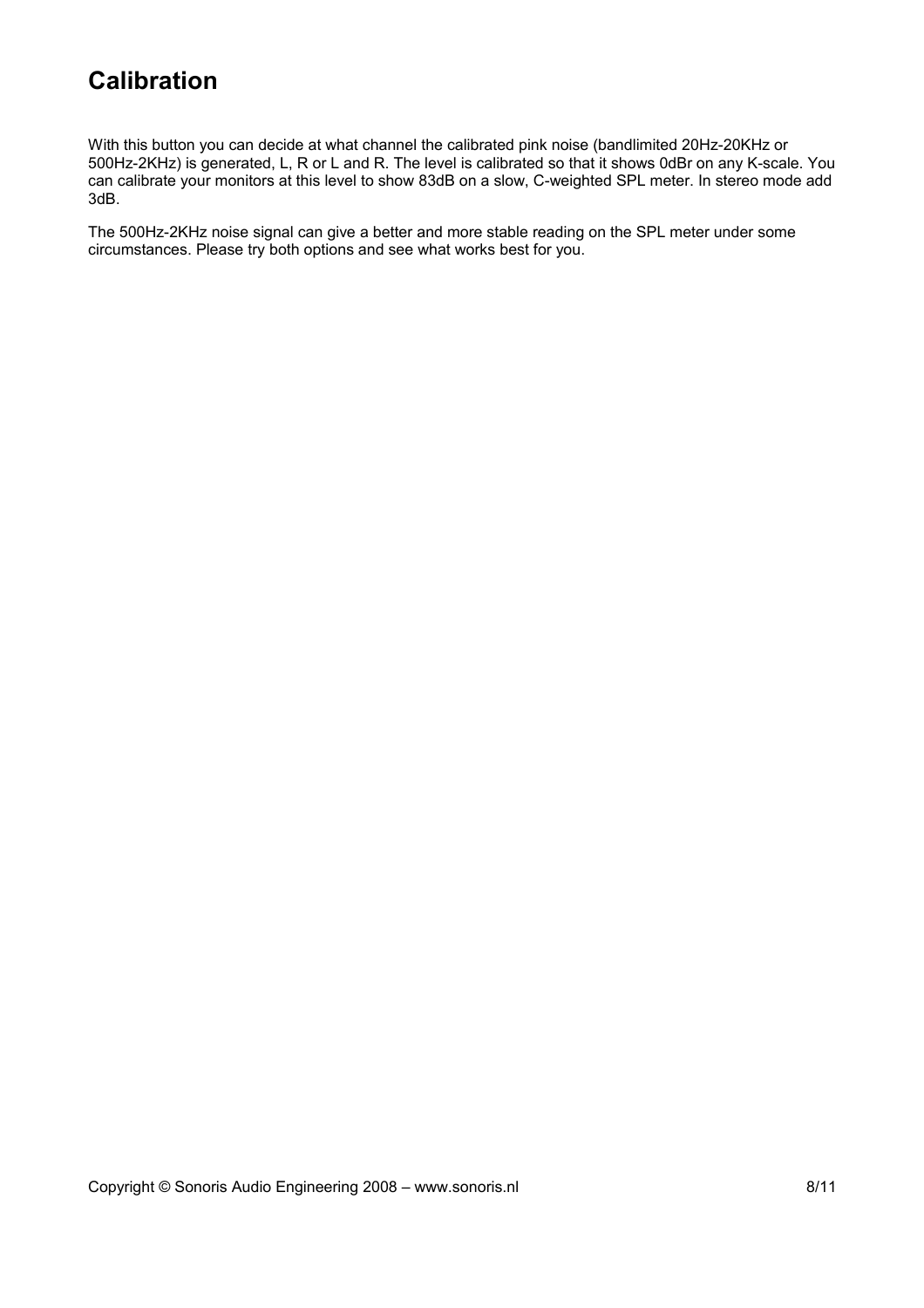# **Overs**

With this button you can adjust the number of consecutive overs before the clipping lights go on. An over is defined as a sample that has a value of 0dBFS or higher. SAWStudio actually allows signals to go "over". When clipping occurs the clipping incident counter is incremented. This counter is located next to the clipping lights and is only visible when clipping occurred.

Selecting OS will activate the oversampling mode, see the introduction page. In this mode the number of consecutive overs that cause the clip indicator to go on is 1.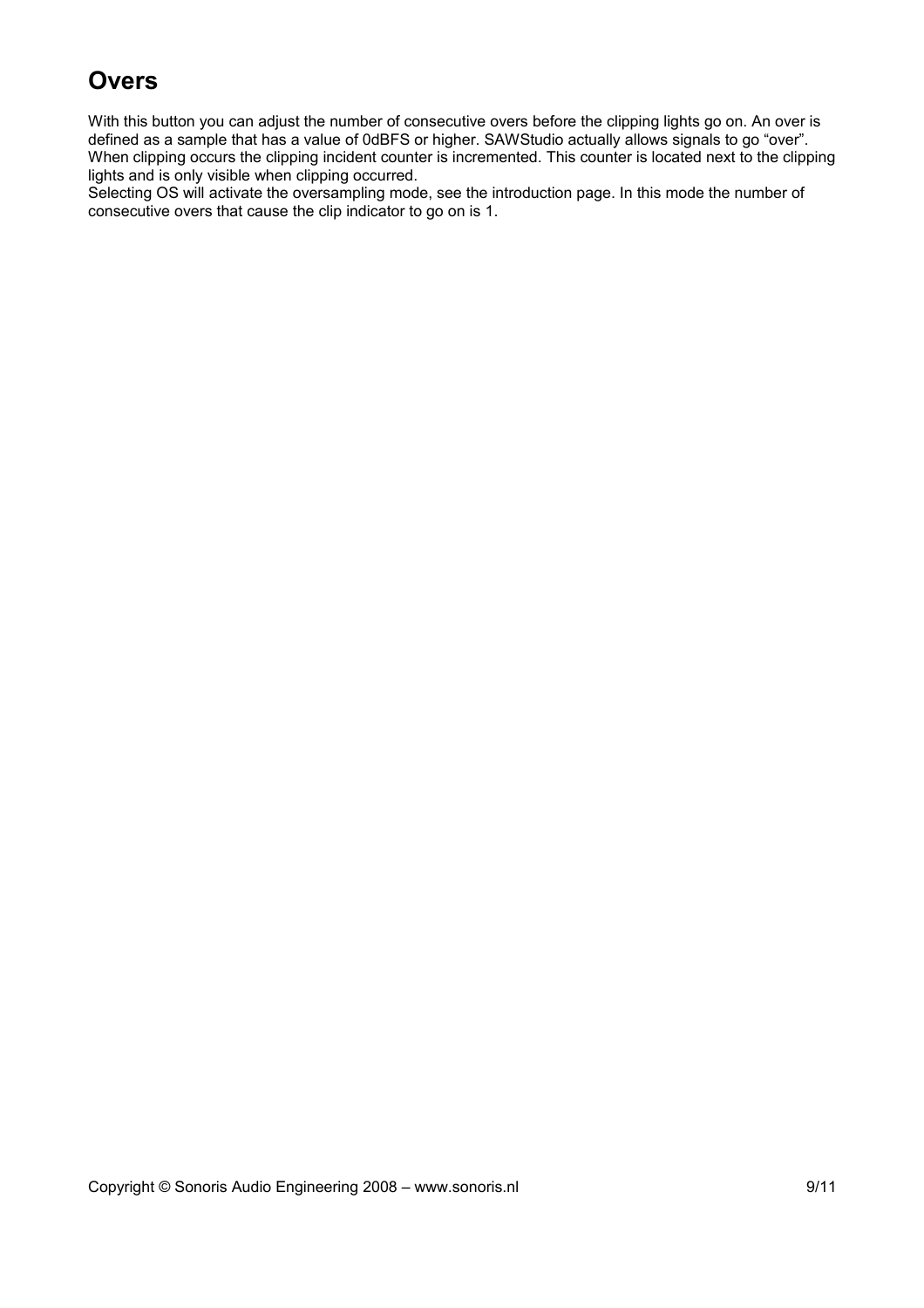### **Correlation meter**

At the bottom of the meter you see a correlation meter that consists of a row of leds that range from -1 to +1. This meter shows the correlation between the signals of the left and right channels.

If the signals are in phase, the meter shows "1".

If the signals are out of phase, the meter shows "-1".

If the signals are completely uncorrelated, the meter shows "0".

For normal stereo recordings, the meter should indicate a value between "0" and "1". When one of the signals is absent, the meter shows "0", because this is the neutral position. Negative values for a longer time indicate phase problems.

The meter will be disabled if the current loudness is below -60dB.